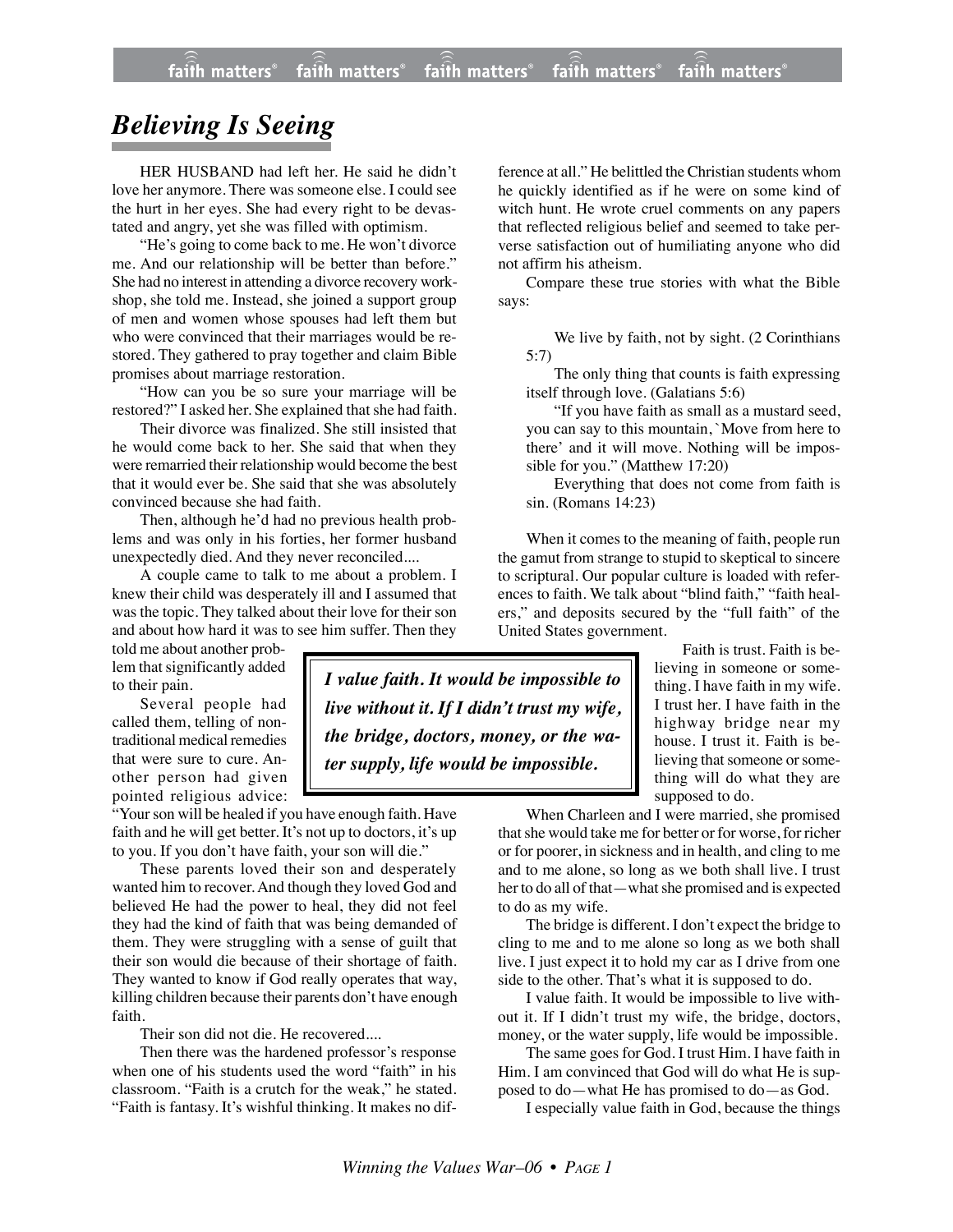I trust Him for are far more important than anything else. I value faith in God because God will stick with me even if my marriage fails, the bridge collapses, the doctor goofs, or the currency becomes worthless.

I value faith in general because I couldn't live without it.

I value faith in God because I couldn't live now and I couldn't live forever without Him.

#### **The Basis for Faith's Value**

Too often people make faith into something it is not. In a sense they overvalue it. Let me explain.

The value of faith is never in faith itself. This seems so obvious, yet many make this mistake. They really believe that they can make something happen because of the power of their faith. But faith by itself is nothing. Faith on its own doesn't make anything happen.

I remember one time when we were living in Colorado and Charleen's parents had come for a visit. I can't recall the context, but I made a passing comment that something bad might happen. My mother-in-law said, "Don't say that. It might happen." (I'm not proud of the way I responded, but for purposes of illustration, I'll continue with the incident.) Later Charleen and I took them sightseeing in the mountains, and as we drove up a steep road I said, "Those rocks could fall down and crush the car." ("Don't say that. It might happen," came the reply.) As we went around a bend I said, "The front tire could blow out and we could go over the side and drop 2,000 feet." ("Don't say that. It might happen.") When we came back down the mountain I said, "The brakes might overheat and we won't be able to stop going down this road." ("Don't say that. It might happen.")

None of these bad things happened, because my saying so doesn't make bad things happen. Likewise, having faith or even saying so doesn't make good things happen. The value of faith is not in faith itself. The value of faith comes from its object.

Faith is like the electrical cord that comes with an appliance. The cord is the means to connect to the power that makes the appliance work. If you plug the cord into your ear, the refrigerator will not cool and the toaster will not toast. But if you plug the cord into an electrical outlet connected to a source of power, powerful things can happen.

Too many people have faith in the wrong object; they have faith in faith, in themselves, in their financial security, in their government. All of these can fail. The most valuable faith is faith in God, because it connects us to the greatest power in the universe.

### **Steps of Faith**

There is a simple progression in the practical recipe of faith; it begins with conviction, moves to commitment, and results in response.

First is the conviction that God is God and that He can do what He says He can do. When God says that He can give us peace in the middle of life's hurricanes, power to deal with evil, and salvation from hell, true faith says, "I am convinced that's true. God can do anything."

Conviction is not enough, however. According to James 2:19, even the demons are convinced God is God and shudder at the thought of Him. But they're not committed. For faith to do what it is supposed to do, it must move from conviction to commitment.

A long time ago I was convinced that WalMart was a good stock to buy. I read a lot of articles about it long before the company opened a store anywhere close to my home. Later, WalMart stock soared and the company became the largest retailer in the United States although I never bought a single share of WalMart stock. I was right in my conviction but I never committed. Commitment would have moved me from a general acknowledgment of WalMart's worth to a serious plan to invest.

Christian faith must move beyond conviction *about* God to commitment *to* Him. Faith is investing everything a person is and has with God.

Faith that begins with conviction and moves to commitment results in response. That is, doing something about it. Action. Living accordingly. It's marrying the person, driving across the bridge, buying the stock, doing what God says.

Some may say, "I don't get all these distinctions. To me it's all one thing. Faith is believing in God, committing to God, responding to God. It's all the same." Good enough! Because they are all wrapped up together.

#### **Important Questions About Faith**

Actually, faith is one of the most controversial and puzzling aspects of Christianity and frequently leads to certain questions.

*Question #1: Is faith really important?*

According to Hebrews 11:6 it is: "And without faith it is impossible to please God, because anyone who comes to him must believe that he exists and that he rewards those who earnestly seek him."

As far as a relationship with God is concerned, faith is Number One in importance. It is the *only* way for a person to connect to God.

*Question #2: If I have faith, can I get what I want?* Maybe.

If you have faith, you can get what you want if that's the same as what God wants and said He would do.

Many people think they can get rich, be cured of cancer, or change another person's behavior if they have enough faith. That may be like plugging a refrigerator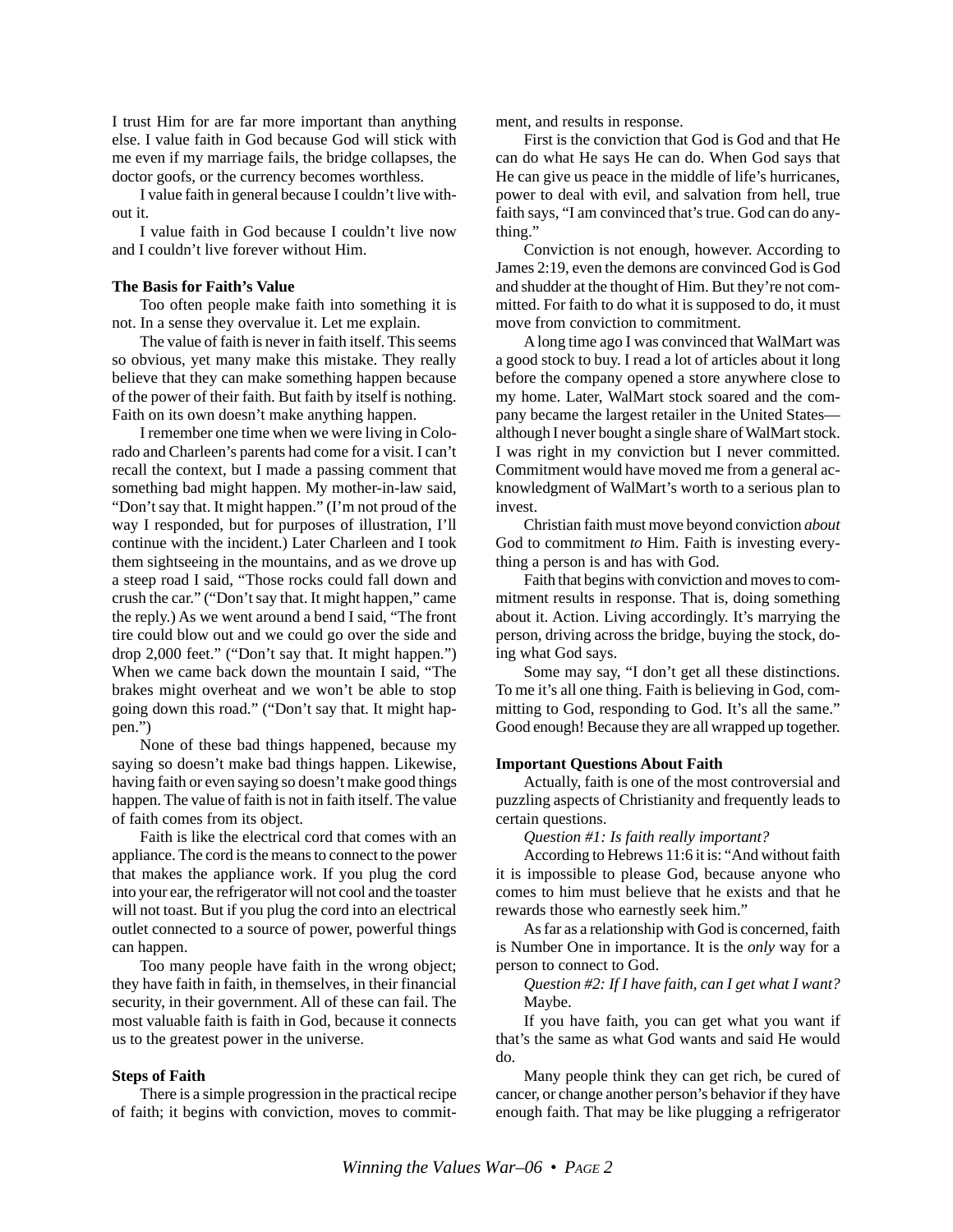into an electrical outlet and expecting it to wash your clothes.

Remember—faith is believing something will do what it is supposed to do. God never promised He would

make every Christian rich or healthy or solve all our problems. God is not a genie in some Aladdin's lamp that is rubbed with faith and made to do whatever we please.

Faith is believing and act-

ing on God's promises, which range from grace sufficient to face any problem to peace through any stress. God has given us a Book full of supernatural promises. Faith is our way to plug into those promises and see them come true in our experience.

*Question #3: What about the healings and miracles in the Bible that are connected with faith? How did that work?*

Indeed they were connected with faith. Just as healings and miracles are connected to faith today.

Faith is asking God to do what He promises and trusting Him to do it. But God does not promise routine miracles or guarantee routine healings. He does, however, promise to provide what is best, to meet our needs, to show His power, and to make everything work together for good. He consistently does all of these things, but He does them in different ways for different people in different instances. Faith is believing He keeps His word through multiple means. Sometimes that has involved healings or miracles. At other times it has not.

Christians in seemingly similar circumstances have extremely contrasting experiences. Some trust God and are healed; some trust God and suffer and die. Which do you think takes greater faith—seeing the power and love of God in miraculous healing or seeing the power and love of God in miserable suffering? I believe that both take great faith.

*Question #4: Do some people have more faith than others?*

Yes, they do. It is difficult to understand this, but the Bible teaches that God gives the spiritual gift of special faith to some but not all (1 Corinthians 12:9).

Think of it this way. Have you bought an extension cord lately? I had to shop for one last December after someone ran over our fifty-foot electrical cord to the outdoor Christmas lights with a snowblower. At the local discount store I found plenty to choose from. Some were long. Some were short. Some were for indoors and some were for outdoors. Some could carry a lot more electricity a lot farther than others. But every one was designed to connect to a lot of power—at least 110 volts of it.

In much the same way, we are varied in our faith. Some of us are designed for more and others are designed for less. Some are for short distances and others are for very long distances. Some of us have to have faith for one circumstance, some for another. No matter which describes us, most of us have never carried a

> fraction of the faith that God designed us to carry. But every one of us is able to connect directly to God. And God is infinitely more powerful than 110 volts.

> Let us worry less about

how our faith compares to someone else's and focus on the stunning privilege of living by faith—plugged into God, believing God, getting our power for life from God.

*Question #5: What is an example of living by faith?*

Ephesians 6:12 reveals that "our struggle is not against flesh and blood, but against the rulers, against the authorities, against the powers of this dark world and against the spiritual forces of evil in the heavenly realms."

Do you believe that? Do you believe that your present struggles in life are mostly a spiritual war against Satan and evil and not primarily a struggle with your boss or a family member? That's what God's Word says. It takes faith to believe that because it's hard to prove. If it's true, our only chance of winning in life is to hook up to the power of God and expect Him to supernaturally beat off evil and bring good. If it's not true, we're crazy to pray and lazy to expect God to solve our problems.

Another example. You need a job. Or you are sick. Or you are worried sick about your son's drug use. You've done everything you know to do about the situation—so it's not that you've been irresponsible. But there is nothing more that you can do. Will you trust God to handle the situation and believe that He is doing what is right regardless of how it comes out? That's faith. It's trusting God and being convinced that whatever He does will be good and right.

Remember, our faith is in God, not in the process or the outcome. Philippians 1:29 gives another hard example: "For it has been granted to you on behalf of Christ not only to believe on him, but also to suffer for him." We do not seek or choose suffering, and many of us don't suffer a great deal. However, the test of our concept of faith is clearer in a negative experience. If our definition of faith only works for experiences that are easy and pleasant, we have an inadequate understanding of faith.

Not all examples of faith are tough. In most of life, in fact, many of the examples are very pleasant, for "every good and perfect gift is from above, coming down from the Father" (James 1:17).

God is good and generous; His gifts are fantastic.

*Remember, our faith is in God, not*

*in the process or the outcome.*